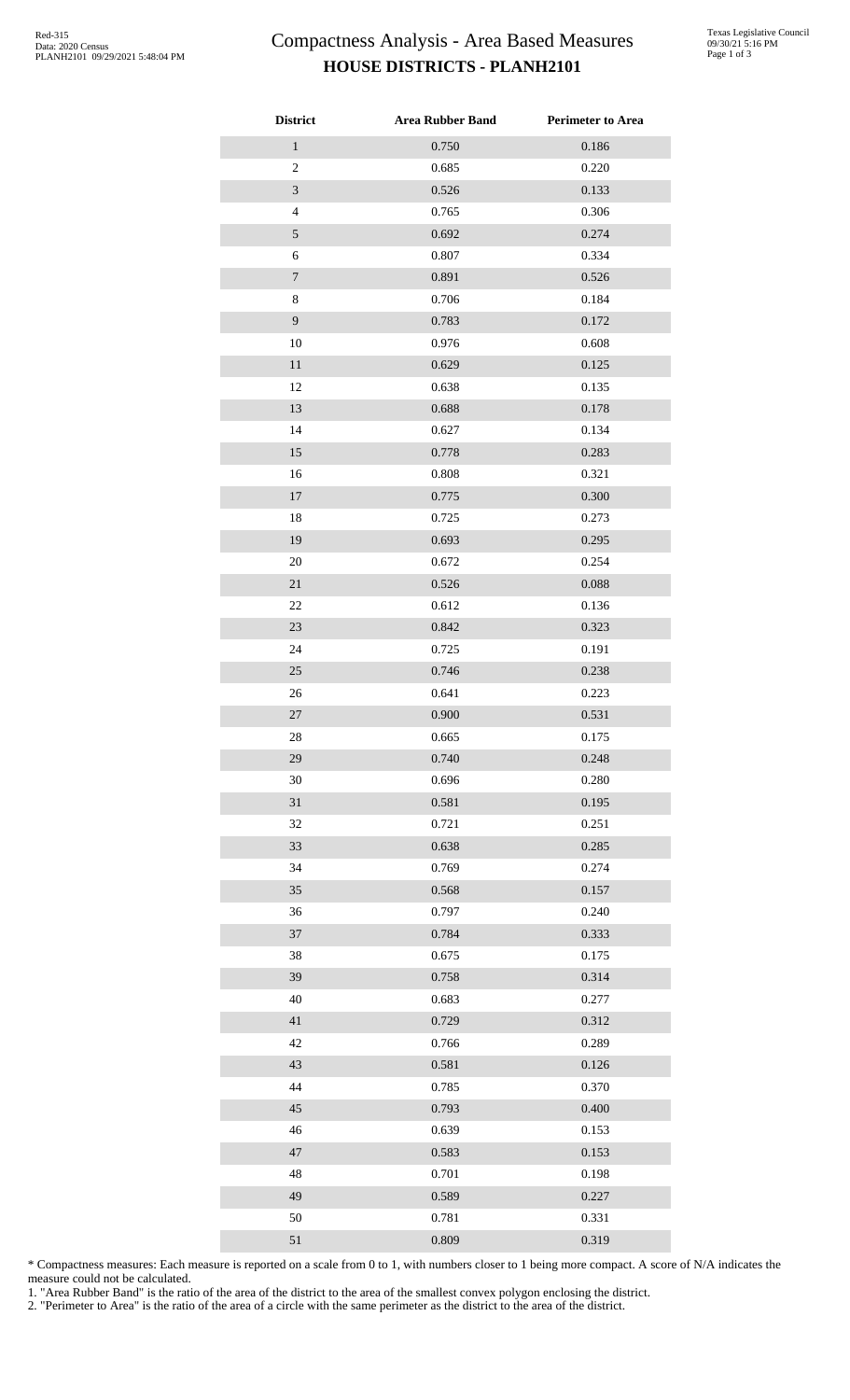## Compactness Analysis - Area Based Measures **HOUSE DISTRICTS - PLANH2101**

| <b>District</b> | <b>Area Rubber Band</b> | <b>Perimeter to Area</b> |
|-----------------|-------------------------|--------------------------|
| 52              | 0.819                   | 0.321                    |
| 53              | 0.621                   | 0.205                    |
| 54              | 0.739                   | 0.339                    |
| 55              | 0.773                   | 0.343                    |
| 56              | 0.790                   | 0.262                    |
| 57              | 0.740                   | 0.258                    |
| 58              | 0.803                   | 0.478                    |
| 59              | 0.678                   | 0.348                    |
| 60              | 0.542                   | 0.110                    |
| 61              | 0.958                   | 0.575                    |
| 62              | 0.537                   | 0.132                    |
| 63              | 0.839                   | 0.258                    |
| 64              | 0.864                   | 0.495                    |
| 65              | 0.559                   | 0.159                    |
| 66              | 0.632                   | 0.153                    |
| 67              | 0.523                   | 0.102                    |
| 68              | 0.468                   | 0.149                    |
| 69              | 0.701                   | 0.319                    |
| 70              | 0.747                   | 0.247                    |
| 71              | 0.803                   | 0.507                    |
| 72              | 0.833                   | 0.494                    |
| 73              | 0.746                   | 0.332                    |
| 74              | 0.611                   | 0.147                    |
| $75\,$          | 0.914                   | 0.633                    |
| 76              | 0.712                   | 0.371                    |
| $77\,$          | 0.580                   | 0.217                    |
| 78              | 0.897                   | 0.486                    |
| 79              | 0.589                   | 0.328                    |
| 80              | 0.629                   | 0.218                    |
| 81              | 0.822                   | 0.326                    |
| 82              | 0.928                   | 0.546                    |
| 83              | 0.721                   | 0.379                    |
| 84              | 0.912                   | 0.566                    |
| 85              | 0.733                   | 0.217                    |
| 86              | 0.685                   | 0.399                    |
| 87              | 0.797                   | 0.513                    |
| 88              | 0.580                   | 0.258                    |
| 89              | 0.723                   | 0.196                    |
| 90              | 0.482                   | 0.064                    |
| 91              | 0.814                   | 0.379                    |
| 92              | 0.712                   | 0.245                    |
| 93              | 0.793                   | 0.316                    |
| 94              | 0.603                   | 0.126                    |
| 95              | 0.600                   | 0.094                    |
| 96              | 0.658                   | 0.181                    |
| 97              | 0.775                   | 0.253                    |
| 98              | 0.882                   | 0.454                    |
| 99              | 0.774                   | 0.264                    |
| 100             | 0.622                   | 0.168                    |
| $101\,$         | 0.821                   | 0.375                    |
| 102             | 0.735                   | 0.269                    |

\* Compactness measures: Each measure is reported on a scale from 0 to 1, with numbers closer to 1 being more compact. A score of N/A indicates the measure could not be calculated.

1. "Area Rubber Band" is the ratio of the area of the district to the area of the smallest convex polygon enclosing the district.

2. "Perimeter to Area" is the ratio of the area of a circle with the same perimeter as the district to the area of the district.